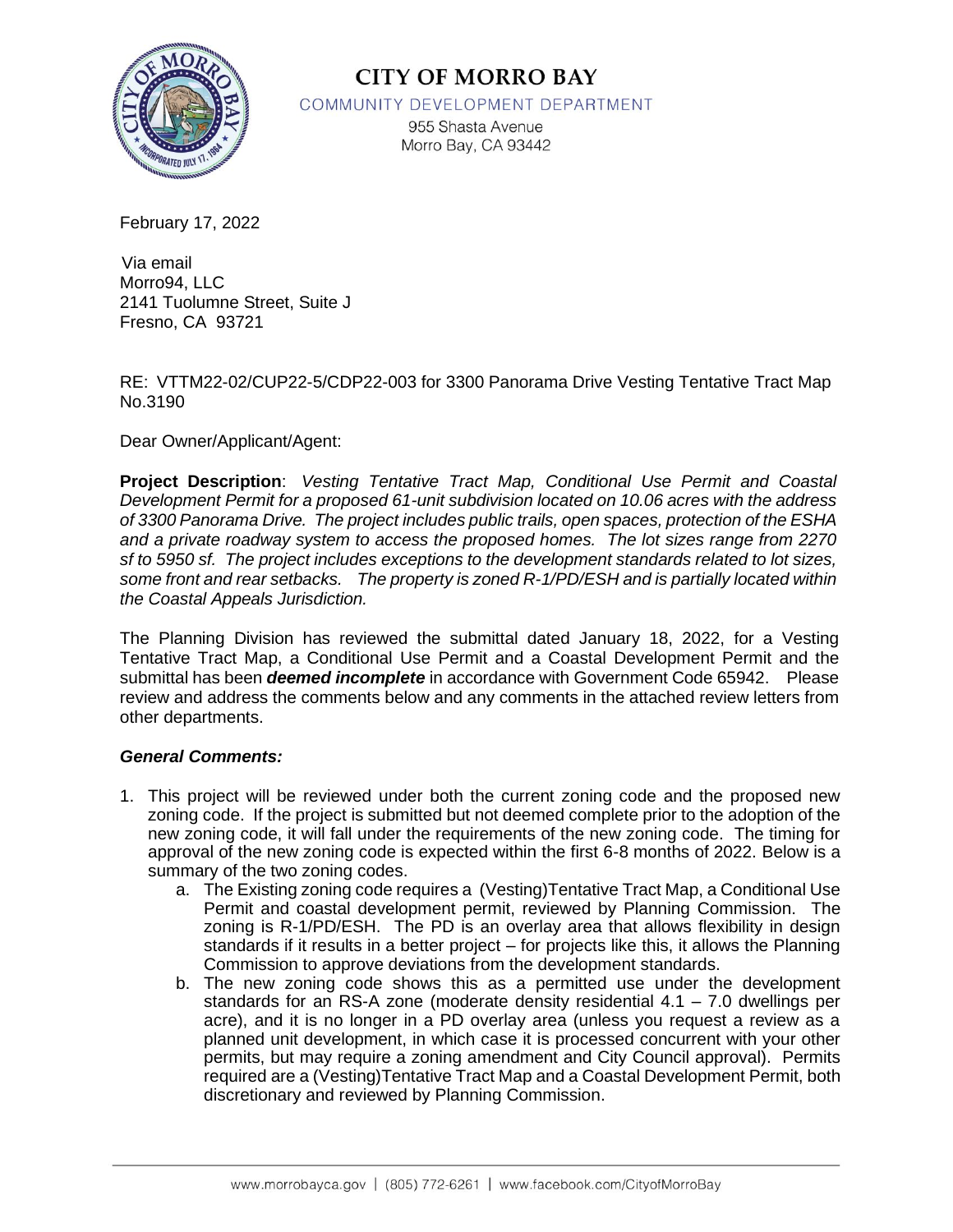- 2. This project will require an environmental review, which will require several studies and investigative reports that may be provided by the applicant team or can be included in the city RFP to solicit interested firms for the CEQA required Initial Study. The applicant's agent has provided information on the following studies in process: Arborist, traffic and Geotechnical/Soil/Landslide risk analysis. Please advise as to what additional studies (such as archaeological and biologic report) are to be provided by the applicant/owner so we can proceed with the RFP for environmental consulting services. This site will be subject to the requirements of the previous MND and the Monitoring and Mitigation plan until replaced by an updated document. All work on site that involves ground disturbing activities, work in the ESHA and/or tree removal/trimming needs to follow the requirements included in the previous report and should be reported to the city in advance of the work. Response: \_\_\_\_\_\_\_\_\_\_\_\_\_\_\_\_\_\_\_\_\_\_\_\_\_\_\_\_\_\_\_\_\_\_\_\_\_\_\_\_\_\_\_\_\_\_\_\_\_\_\_\_\_\_\_\_\_\_\_\_\_
- 3. Information was provided to show that a 50% interest was transferred from Rhine LP to a new entity 'Curry Parkway, LP" and this entity is listed as the owner on the VTTM and CUP/CDP applications. However, Morro 94 LLC signed both applications as the owner. Please provide documentation that shows the ownership of 100% of the property. Response:\_\_\_\_\_\_\_\_\_\_\_\_\_\_\_\_\_\_\_\_\_\_\_\_\_\_\_\_\_\_\_\_\_\_\_\_\_\_\_\_\_\_\_\_\_\_\_\_\_\_\_\_\_\_\_\_\_\_\_\_\_\_\_\_

\_\_\_\_\_\_\_\_\_\_\_\_\_\_\_\_\_\_\_\_\_\_\_\_\_\_\_\_\_\_\_\_\_\_\_\_\_\_\_\_\_\_\_\_\_\_\_\_\_\_\_\_\_\_\_\_\_\_\_\_\_\_\_\_\_\_\_\_\_\_\_\_

\_\_\_\_\_\_\_\_\_\_\_\_\_\_\_\_\_\_\_\_\_\_\_\_\_\_\_\_\_\_\_\_\_\_\_\_\_\_\_\_\_\_\_\_\_\_\_\_\_\_\_\_\_\_\_\_\_\_\_\_\_\_\_\_\_\_\_\_\_\_

4. Please provide confirmation data from SLO County Environmental Health and the Central Coast Regional Water Control Board confirming that the existing site conditions are adequate for long-term residential occupancy without restrictions (or if there are restrictions, provide that detail). Response: \_\_\_\_\_\_\_\_\_\_\_\_\_\_\_\_\_\_\_\_\_\_\_\_\_\_\_\_\_\_\_\_\_\_\_\_\_\_\_\_\_\_\_\_\_\_\_\_\_\_\_\_\_\_\_\_\_\_\_\_\_

#### *Vesting Tentative Map/Conditional Use/Coastal Development Permit Comments:*

1. Tentative Tract maps must be prepared by, or the preparation work must be supervised by a licensed land surveyor, registered Civil engineer or architect. The document should include the stamp of the qualified preparer/supervisor. Response:

\_\_\_\_\_\_\_\_\_\_\_\_\_\_\_\_\_\_\_\_\_\_\_\_\_\_\_\_\_\_\_\_\_\_\_\_\_\_\_\_\_\_\_\_\_\_\_\_\_\_\_\_\_\_\_\_\_\_\_\_\_\_\_\_\_\_\_\_\_\_\_\_

\_\_\_\_\_\_\_\_\_\_\_\_\_\_\_\_\_\_\_\_\_\_\_\_\_\_\_\_\_\_\_\_\_\_\_\_\_\_\_\_\_\_\_\_\_\_\_\_\_\_\_\_\_\_\_\_\_\_\_\_\_\_\_\_\_\_\_\_\_\_

2. Please provide some visual simulations of the project from the public streets – show existing and then same street view with the proposed development. It needs to be a broad enough view to show the total impact from each of several views from the surrounding public streets. Response:\_\_\_\_\_\_\_\_\_\_\_\_\_\_\_\_\_\_\_\_\_\_\_\_\_\_\_\_\_\_\_\_\_\_\_\_\_\_\_\_\_\_\_\_\_\_\_\_\_\_\_\_\_\_\_\_\_\_\_\_\_\_\_

\_\_\_\_\_\_\_\_\_\_\_\_\_\_\_\_\_\_\_\_\_\_\_\_\_\_\_\_\_\_\_\_\_\_\_\_\_\_\_\_\_\_\_\_\_\_\_\_\_\_\_\_\_\_\_\_\_\_\_\_\_\_\_\_\_\_\_\_\_\_\_\_

3. Please provide a table that includes the breakdown of the land areas in the following categories: ESHA area, ESHA buffer area, public areas, non-public common areas, areas that comprise the developable lots, areas that comprise the 'common lots', street and sidewalk area, other areas necessary to total the 10.06 acres of the total site area. Response: \_\_\_\_\_\_\_\_\_\_\_\_\_\_\_\_\_\_\_\_\_\_\_\_\_\_\_\_\_\_\_\_\_\_\_\_\_\_\_\_\_\_\_\_\_\_\_\_\_\_\_\_\_\_\_\_\_\_\_\_\_

\_\_\_\_\_\_\_\_\_\_\_\_\_\_\_\_\_\_\_\_\_\_\_\_\_\_\_\_\_\_\_\_\_\_\_\_\_\_\_\_\_\_\_\_\_\_\_\_\_\_\_\_\_\_\_\_\_\_\_\_\_\_\_\_\_\_\_\_\_\_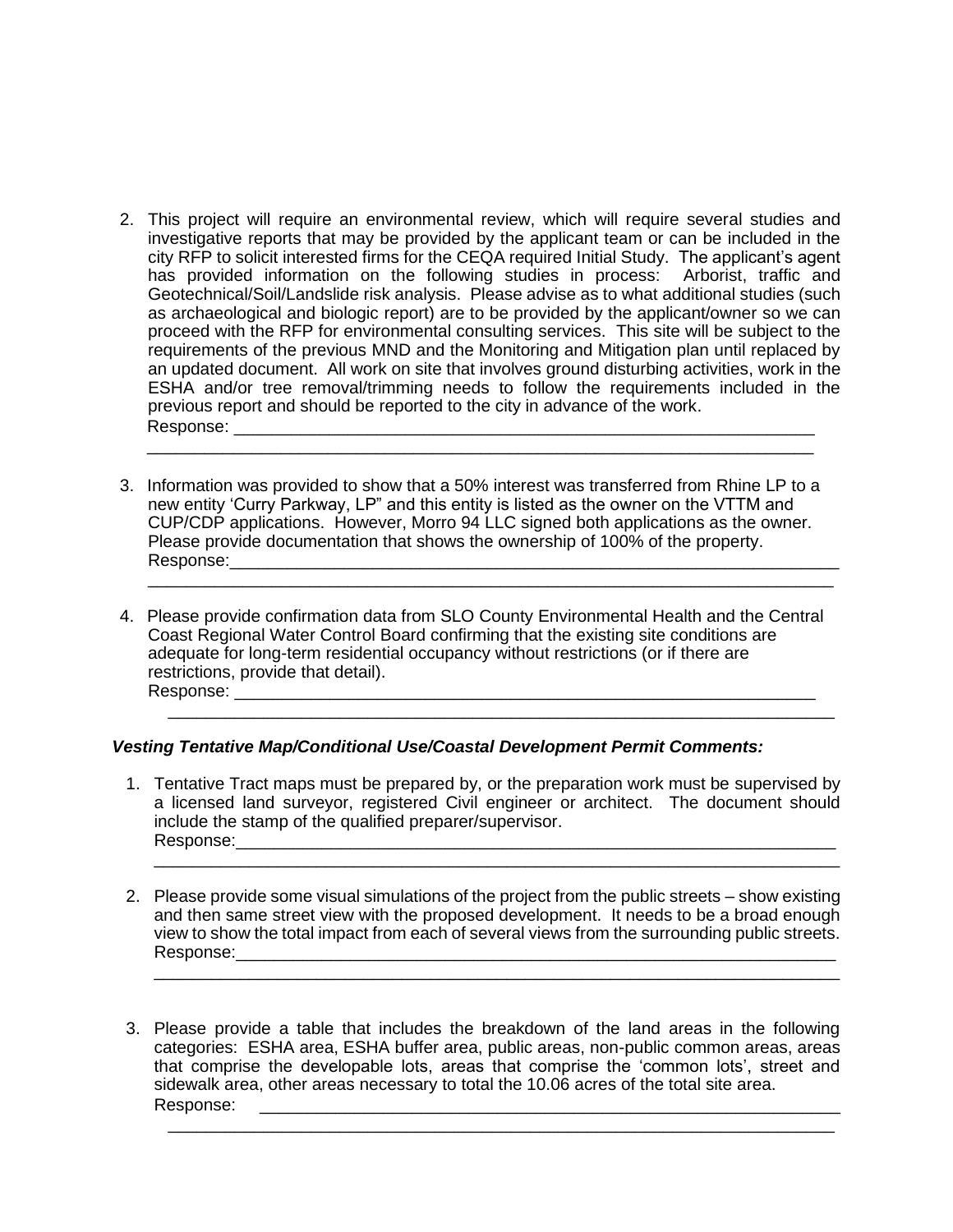- 4. Please provide a table that includes all the legal lots and the relative sizes of each lot. Response: \_\_\_\_\_\_\_\_\_\_\_\_\_\_\_\_\_\_\_\_\_\_\_\_\_\_\_\_\_\_\_\_\_\_\_\_\_\_\_\_\_\_\_\_\_\_\_\_\_\_\_\_\_\_\_\_\_\_\_\_\_
- 5. Please identify the 8 common lots on a site plan and/or exhibit and since they are legal parcels, all lots should be numbered. Explain how these will be owned and maintained. Also explain if they are all available for public use, or only use by the residents of the subdivision. Response:\_\_\_\_\_\_\_\_\_\_\_\_\_\_\_\_\_\_\_\_\_\_\_\_\_\_\_\_\_\_\_\_\_\_\_\_\_\_\_\_\_\_\_\_\_\_\_\_\_\_\_\_\_\_\_\_\_\_\_\_\_\_\_

\_\_\_\_\_\_\_\_\_\_\_\_\_\_\_\_\_\_\_\_\_\_\_\_\_\_\_\_\_\_\_\_\_\_\_\_\_\_\_\_\_\_\_\_\_\_\_\_\_\_\_\_\_\_\_\_\_\_\_\_\_\_\_\_\_\_\_\_

\_\_\_\_\_\_\_\_\_\_\_\_\_\_\_\_\_\_\_\_\_\_\_\_\_\_\_\_\_\_\_\_\_\_\_\_\_\_\_\_\_\_\_\_\_\_\_\_\_\_\_\_\_\_\_\_\_\_\_\_\_\_\_\_\_\_\_\_\_\_

6. Please clearly show the location of the Alleyway – or if that is referring to the private roadway, please clarify the language (i.e., some parcels have a reduced setback because they are 'interior or exterior Alley fronting', but appear to have access on the same roadway system that provides access to all the homes except those fronting on Panorama) Response:\_\_\_\_\_\_\_\_\_\_\_\_\_\_\_\_\_\_\_\_\_\_\_\_\_\_\_\_\_\_\_\_\_\_\_\_\_\_\_\_\_\_\_\_\_\_\_\_\_\_\_\_\_\_\_\_\_\_\_\_\_\_

\_\_\_\_\_\_\_\_\_\_\_\_\_\_\_\_\_\_\_\_\_\_\_\_\_\_\_\_\_\_\_\_\_\_\_\_\_\_\_\_\_\_\_\_\_\_\_\_\_\_\_\_\_\_\_\_\_\_\_\_\_\_\_\_\_\_\_\_\_\_

- 7. Please provide information that clearly shows the proposed grading, cut/fill areas of ground disturbance, etc. Provide a diagram that shows existing topography and proposed topography after the grading. Provide information on the maximum depth of cut and the maximum fill proposed. Based on the information provided, the city may request a meeting with the applicant team to discuss the grading and a methodology for determination of Average natural grade for use in this proposed development. Response:\_\_\_\_\_\_\_\_\_\_\_\_\_\_\_\_\_\_\_\_\_\_\_\_\_\_\_\_\_\_\_\_\_\_\_\_\_\_\_\_\_\_\_\_\_\_\_\_\_\_\_\_\_\_\_\_\_\_\_\_\_\_
- 8. Please provide information on the measures that will be taken to develop within the landslide risk area. A soils report will be required as part of the environmental documents necessary to perform the Initial Study (See general comment above). Response:\_\_\_\_\_\_\_\_\_\_\_\_\_\_\_\_\_\_\_\_\_\_\_\_\_\_\_\_\_\_\_\_\_\_\_\_\_\_\_\_\_\_\_\_\_\_\_\_\_\_\_\_\_\_\_\_\_\_\_\_\_\_

\_\_\_\_\_\_\_\_\_\_\_\_\_\_\_\_\_\_\_\_\_\_\_\_\_\_\_\_\_\_\_\_\_\_\_\_\_\_\_\_\_\_\_\_\_\_\_\_\_\_\_\_\_\_\_\_\_\_\_\_\_\_\_\_\_\_\_\_\_\_

\_\_\_\_\_\_\_\_\_\_\_\_\_\_\_\_\_\_\_\_\_\_\_\_\_\_\_\_\_\_\_\_\_\_\_\_\_\_\_\_\_\_\_\_\_\_\_\_\_\_\_\_\_\_\_\_\_\_\_\_\_\_\_\_\_\_\_\_\_\_

9. A biological report will be required for an Initial Study, and it will need to show detail as to the number of trees on the site and show the specific trees to be removed as well as a table showing the tree numbers and the proposed action related to those trees (i.e., removed, protected, relocated, etc.) This analysis needs to include the recently planted trees required as a mitigation for the tree removal that occurred during the tank removal project. Response:\_\_\_\_\_\_\_\_\_\_\_\_\_\_\_\_\_\_\_\_\_\_\_\_\_\_\_\_\_\_\_\_\_\_\_\_\_\_\_\_\_\_\_\_\_\_\_\_\_\_\_\_\_\_\_\_\_\_\_\_\_\_\_

\_\_\_\_\_\_\_\_\_\_\_\_\_\_\_\_\_\_\_\_\_\_\_\_\_\_\_\_\_\_\_\_\_\_\_\_\_\_\_\_\_\_\_\_\_\_\_\_\_\_\_\_\_\_\_\_\_\_\_\_\_\_\_\_\_\_

10. Please provide will-serve (or confirmation of capacity availability) letters for all the utility providers, including waste management. The project is on a private roadway, and as such you need to know if the waste management providers will pick up at 61 new locations. Response:

\_\_\_\_\_\_\_\_\_\_\_\_\_\_\_\_\_\_\_\_\_\_\_\_\_\_\_\_\_\_\_\_\_\_\_\_\_\_\_\_\_\_\_\_\_\_\_\_\_\_\_\_\_\_\_\_\_\_\_\_\_\_\_\_\_\_\_\_\_\_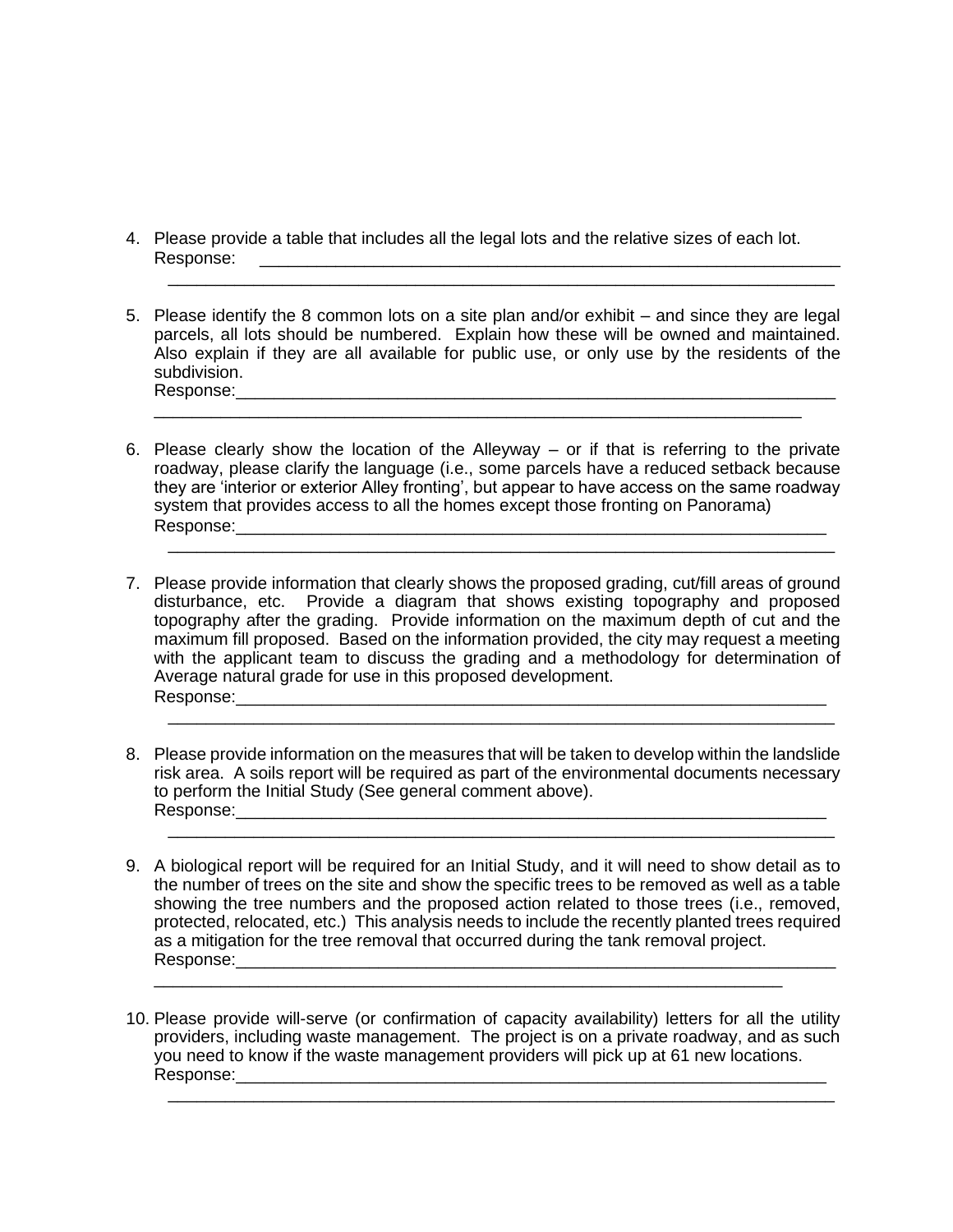- 11. A Vesting Tentative Tract map is intended to provide vested rights to information included on the plans. Typically, the information included would be lot layouts, street/sidewalks, common areas, public trails, proposed utility layout, guest or common parking areas, landscaping, hardscape area, etc. It can also include site plans, landscaping, site improvements, floor plans and exterior design options including exterior material boards and color choices for a few 'model' home options that can be used in future development. If the intent is that the developer or the future lot owners will develop their own home design, then the custom homes will require an application and review for a coastal development permit through a discretionary approval process. Please specify the intent of the submittal and modify the plans accordingly. Response:
- 12. Please provide a table that clearly shows the development standards of the zoning district and those applicable to each category of proposed lot. The table should show the standards (setback, height, lot coverage, etc.) for each of the lot groups (i.e., Panorama Fronting, Interior Alley Fronting, etc.) Please provide an explanation for why each development standards exception has been requested. Response:

\_\_\_\_\_\_\_\_\_\_\_\_\_\_\_\_\_\_\_\_\_\_\_\_\_\_\_\_\_\_\_\_\_\_\_\_\_\_\_\_\_\_\_\_\_\_\_\_\_\_\_\_\_\_\_\_\_\_\_\_\_\_\_\_\_\_\_\_\_\_

\_\_\_\_\_\_\_\_\_\_\_\_\_\_\_\_\_\_\_\_\_\_\_\_\_\_\_\_\_\_\_\_\_\_\_\_\_\_\_\_\_\_\_\_\_\_\_\_\_\_\_\_\_\_\_\_\_\_\_\_\_\_\_\_\_\_\_\_\_\_

13. Pursuant to MBMC Section 17.50.020, projects creating more than 5 dwelling units must provide 10% of the total units as affordable (moderate income levels or less depending on the determination of the city). If the owner/applicant would also like to achieve a development incentive to allow/justify the deviations from the development standards, they can provide either more affordable units and/or commit to a lower income level for the 10% of the units (See MBMC 17.050.040 for developer incentives and bonuses). The affordability commitment is for a minimum period of 55 years and applies to rental housing as well as for-sale housing and is memorialized through a deed restriction. Response:

Attached are comments from the Building, Public Works and Fire Departments. This project requires a resubmittal to address Planning and Public Works comments. If you have any questions, I can be reached at [nhubbard@morrobayca.gov.](mailto:nhubbard@morrobayca.gov)

\_\_\_\_\_\_\_\_\_\_\_\_\_\_\_\_\_\_\_\_\_\_\_\_\_\_\_\_\_\_\_\_\_\_\_\_\_\_\_\_\_\_\_\_\_\_\_\_\_\_\_\_\_\_\_\_\_\_\_\_\_\_\_\_\_\_\_\_\_

Sincerely,

nthubbard

Nancy Hubbard Contract Planner

CC Tim Walters, RRM Principal Engineer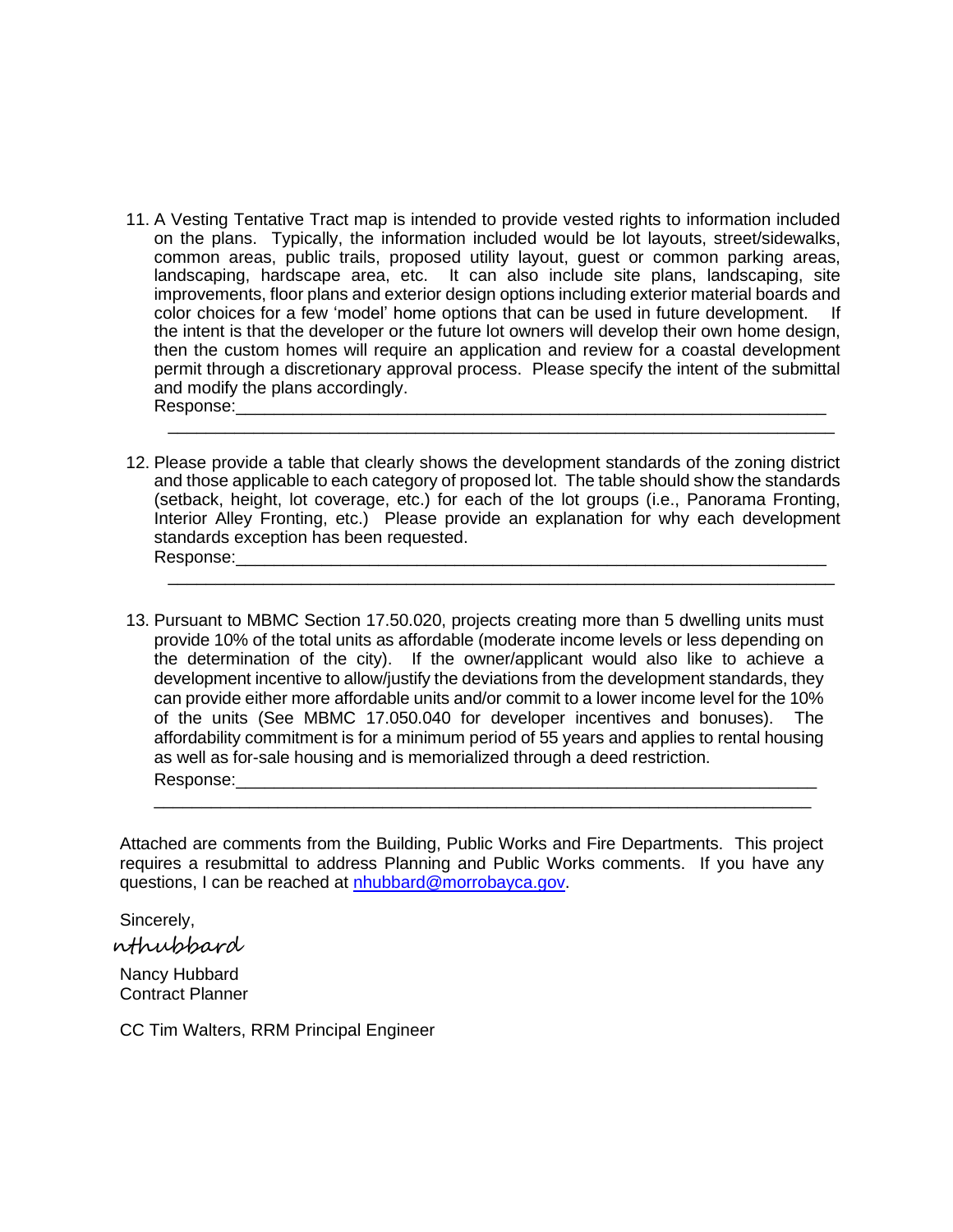

**CITY OF MORRO BAY** COMMUNITY DEVELOPMENT DEPARTMENT 955 Shasta Avenue Morro Bay, CA 93442

# **BUILDING DIVISION COMMENTS**

| DATE:                        | February 14, 2022                 |                    |
|------------------------------|-----------------------------------|--------------------|
| <b>PREPARED FOR:</b>         | <b>Planning Division</b>          |                    |
| <b>FROM:</b>                 | Chad A. Ouimet, Building Division |                    |
| <b>PROJECT:</b>              | Subdivision (PUD)                 |                    |
| <b>ADDRESS:</b>              | 3300 Panorama Drive               |                    |
| PLANNING PERMIT APPLICATION: |                                   | CDP22-003/CUP22-05 |
| <b>INTAKE RECEIVED DATE:</b> |                                   | 01/18/2022         |

**The codes in effect during my review include the 2019 editions of the** *California Building Code* **(CBC),** *California Green Building Code* **(CGBC),** *California Plumbing Code* **(CPC),** *California Mechanical Code* **(CMC),** *California Electrical Code* **(CEC), and the** *California Energy Code* **(CEnC). The CBC is based on the 2018 editions of the**  *International Building Code* **which was published by the International Code Council. The CPC & CMC are based on the 2018 editions of the** *Uniform Plumbing & Mechanical Codes* **which were published by IAPMO. The CEC is based on the 2017 edition of the** *National Electrical Code* **published by the National Fire Protection Association (NFPA).** 

#### **SUMMARY OF FINDINGS:**

No Building Comments Noted.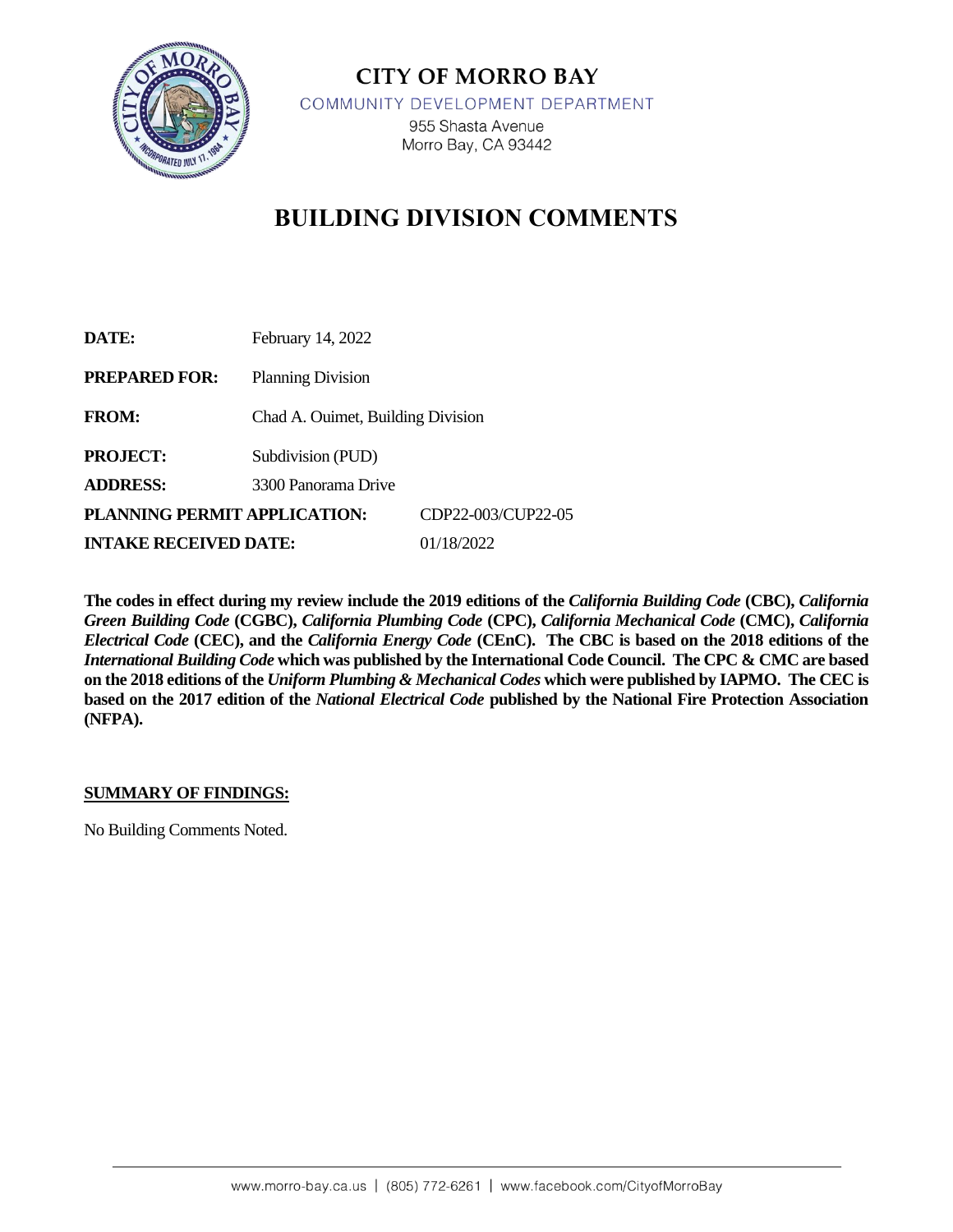# **BUILDING DIVISION CONDITIONS**

### **A. CONDITIONS PRIOR TO THE ISSUANCE OF A BUILDING PERMIT:**

- **1.)** Building permit plans shall be submitted by a California licensed architect or engineer when required by the Business & Professions Code, except when otherwise approved by the Chief Building Official.
- **2.)** The owner shall designate on the building permit application a registered design professional who shall act as the Registered Design Professional in Responsible Charge. The Registered Design Professional in Responsible Charge shall be responsible for reviewing and coordinating submittal documents prepared by others including phased and staggered submittal items, for compatibility with design of the building.
- **3.)** The owner shall comply with the City's Structural Observation Program. The owner shall employ the engineer or architect responsible for the structural design, or another engineer or architect designated by the engineer of record or architect responsible for the structural design, to perform structural observation as defined in Section 220. Observed deficiencies shall be reported in writing to the owner's representative, special inspector, contractor and the building official. The structural observer shall submit to the building official a written statement that the site visits have been made and identify any reported deficiencies that, to the best of the structural observer's knowledge, have not been resolved.
- **4.)** The owner shall comply with the City Special Inspection Program. Special inspections will be required by Section 1704 of the California Building Code. All Special Inspectors shall first be approved by the Building Official to work in the jurisdiction. All field reports shall be provided to the City Building Inspector when requested at specified increments for the construction to proceed. All final reports from Special Inspectors shall be provided to the Building Official when they are complete and prior to final inspection.
- **5.)** A soils investigation performed by a qualified professional shall be required for this project. All cut and fill slopes shall be provided with subsurface drainage as necessary for stability; details shall be provided. Alternatively, submit a completed City of Morro Bay soils report waiver request.
- **6.)** Mitigation measures for natural occurring asbestos require approval from San Luis Obispo County Air Pollution Control District.
- **7.)** BUILDING PERMIT APPLICATION: To apply for building permits, submit three (3) sets of construction plans, fire sprinkler plans, if applicable, and supplemental documents to the Building Division.
- **8.)** The Title sheet of the plans shall include, but not limited to:
	- Street address, lot, block, track, and Assessor Parcel Number
	- Occupancy Classification(s)
	- Construction Type
	- Maximum height of the building allowed and proposed
	- Floor area of the building(s)
	- Fire sprinklers proposed or existing
	- Minimum building setback allowed and proposed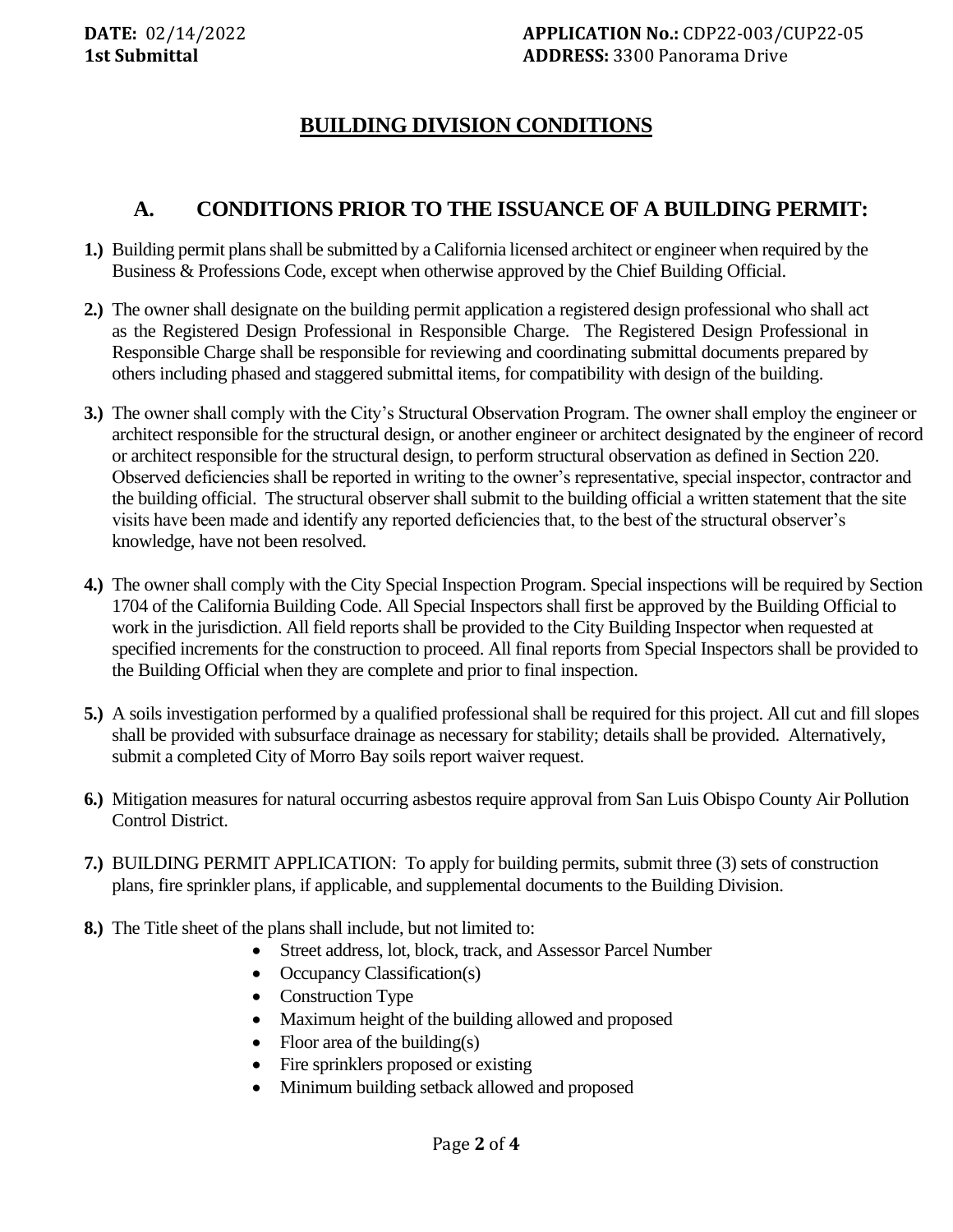All construction will conform to the 2019 California Building Code (CBC), 2019 California Residential Code (CRC), 2019 California Fire Code (IFC), 2019 California Mechanical Code (CMC), 2019 California Plumbing Code (CPC), 2019 California Electrical Code (CEC), 2019 California Energy Code, 2019 California Green Building Code (CGBC), Title 14 and 17 of the Morro Bay Municipal Code.

(Code adoption dates are subject to change. The code adoption year is established by application date of plans submitted to the Building Division for plan review.)

# **B. CONDITIONS TO BE MET DURING CONSTRUCTION:**

- **1.)** SITE MAINTENANCE: During construction, the site shall be maintained to not infringe on neighboring property, such as debris and dust. A storm water management plan shall be maintained through the duration of the project. The storm water management measures such as fiber rolls, silt fencing, etc. will be enforced by City staff by random site visits.
- **2.)** ARCHAEOLOGICAL MATERIALS: In the event unforeseen archaeological resources are unearthed during any construction activities, all grading and or excavation shall cease in the immediate area and the find left untouched. The Building Official shall be notified so that the extent and location of discovered materials may be recorded by a qualified archaeologist, Native American, or paleontologist, whichever is appropriate. The qualified professional shall evaluate the find and make reservations related to the preservation or disposition of artifacts in accordance with applicable laws and ordinances**.** If discovered archaeological resources are found to include human remains, or in any other case when human remains are discovered during construction, the Building Official shall notify to county coroner. If human remains are found to be of ancient age and of archaeological and spiritual significance, the Building Official shall notify the Native American Heritage Commission. The developer shall be liable for costs associated with the professional investigation.
- **3.)** FOUNDATION SETBACK VERIFICATION: Prior to the placement of concrete and upon completed form installation, a licensed surveyor is required to measure and record the distance from the proposed foundation walls to the established lot lines. The contractor shall submit these findings in letter format to the building inspector upon the request for a foundation inspection. Letter shall specify the findings of front, sides and rear yard setbacks as defined in Title 17 of the MBMC. The Building Official shall have discretion on a case-by-case basis for some lot types.
- **4.)** BUILDING HEIGHT VERIFICATION: Prior to roof sheathing or shear wall inspection, a licensed surveyor is required to measure and record the height of the structure. The contractor shall submit this finding in letter format to the building inspector upon the request for roof sheathing/shear wall inspection. Letter shall specify the recorded height of structure as defined in Title 17 of the MBMC. The Building Official shall have discretion on a case-by-case basis for some site-specific projects.
- **5.)** EXISTING BUILDINGS: Where windows are required to provide emergency escape and rescue openings, replacement windows shall comply with the maximum sill height requirements of section R310.2.2 and the minimum opening area requirements of section R310.2.1 of the 2019 California Residential Code.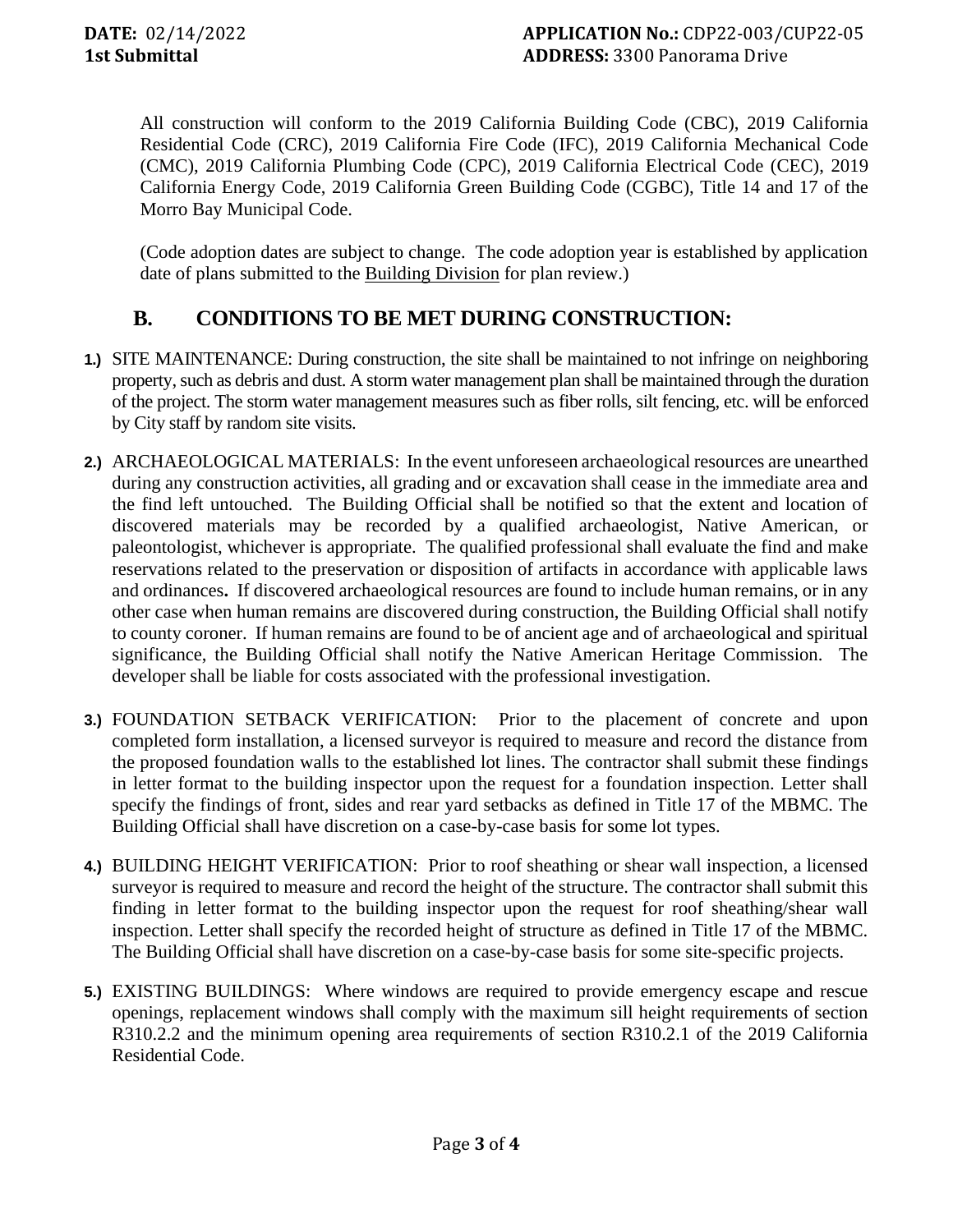# **C. CONDITIONS TO BE MET PRIOR TO FINAL INSPECTION AND ISSUANCE OF THE CERTIFICATE OF OCCUPANCY:**

- **1.)** Prior to building division final approval and request for final inspection, all required inspections from the other various divisions and departments must be completed and verified by a city inspector. All required final inspection approvals must be obtained from the various departments and documented on the permit card. This permit card shall then be turned into the building division for scheduling of the final building inspection.
- **2.)** Any as-built drawings that were required by the building inspector or plans examiner must be submitted for approval prior to the request for final inspection.
- **3.)** If structural observations were required, the final structural observation report shall be submitted to the building division prior to issuance of the certificate of occupancy or final inspection approval.
- **4.)** If special inspections were required, the final special inspection report shall be submitted to the building division prior to the issuance of the certificate of occupancy or final inspection approval.
- **5.)** Final soils summary report from the geotechnical representative indicating compliance with the required conditions set forth in the soils report.
- **6.)** Final T-24 energy reports (Certificates of Installation).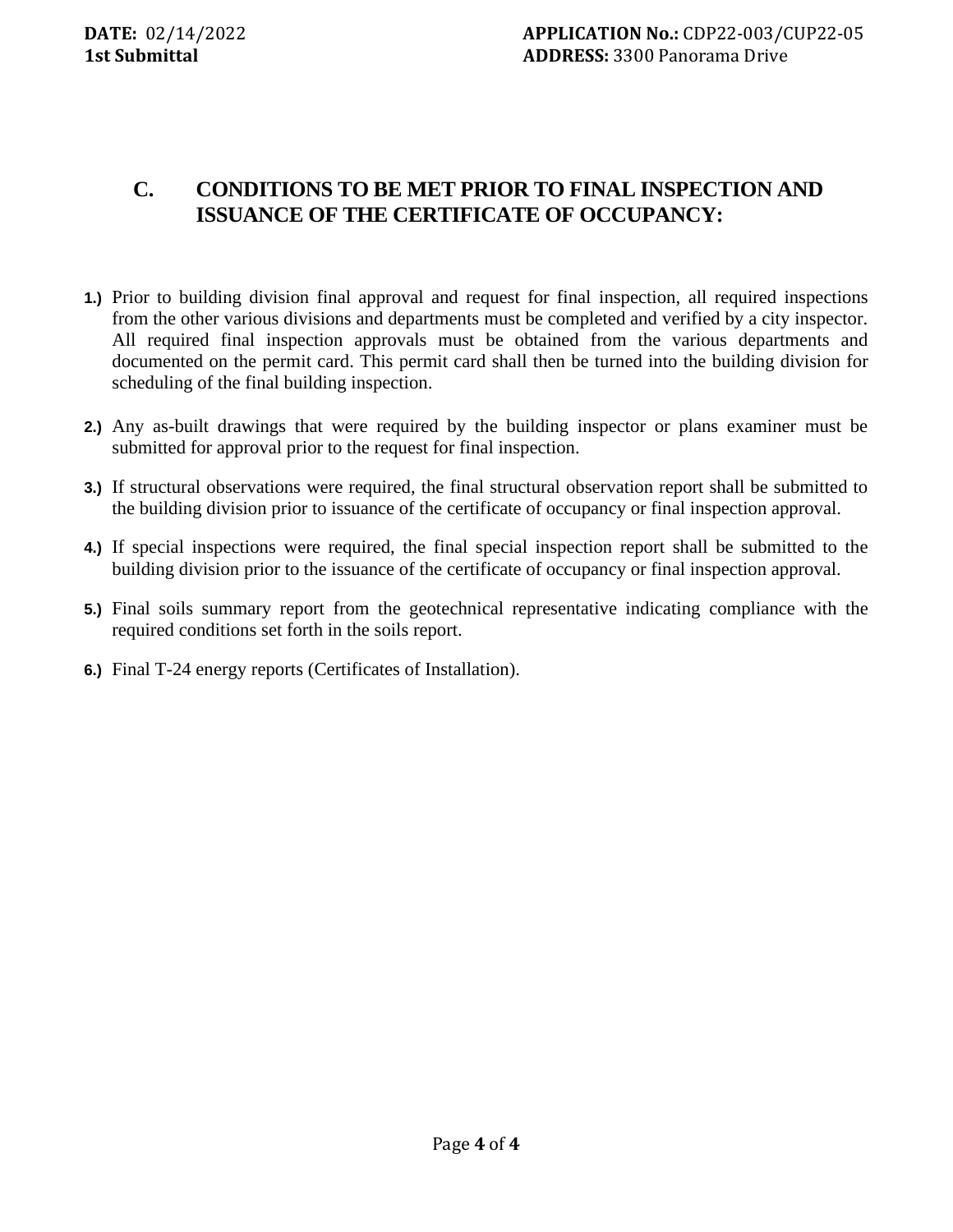

# **CITY OF MORRO BAY**

PUBLIC WORKS DEPARTMENT

955 Shasta Avenue Morro Bay, CA 93442

#### PUBLIC WORKS PLANNING PERMIT MEMORANDUM

February 17, 2022

TO: PLANNING DIVISION

FROM: Pamela Newman, Assistant Engineer

RE: 3300 Panorama Drive – CUP22-05, CDP22-003 and TTM22-02

The plans are not approved and subject to the following conditions to be required at Building Permit submittal.:

- 1. Vesting Tentative Map: Submit mandatory and supplementary material requirements listed in the City of Morro Bay Municipal Code Chapter 16.20 for review.
- 2. Stormwater Management: The City has adopted Low Impact Development (LID) and Post Construction requirements. All proposed projects must complete the "Performance Requirement Determination Form" to determine if any requirements should be submitted. The requirements can be found in the Stormwater management guidance manual on the City's website [www.morro](http://www.morro-bay.ca.us/mainmanual)[bay.ca.us/mainmanual](http://www.morro-bay.ca.us/mainmanual) (MBMC 14.48.140)
- 3. Stormwater Pollution Prevention Plan (SWPPP): The SWPPP is required for all sites over 1 acre. Prior to issuance of a building permit, the owner shall submit a Notice of Intent (NOI) to the State Water Resources Control Board (SWRCB), submit a copy to the City and develop a SWPPP according to the requirements of a Construction General Permit. Incorporate City of Morro Bay Post Construction requirements to SWPPP. A copy of the SWPPP with the reference WDID shall be submitted to the City.
- 4. Large Peak Flood Control: Submit drainage calculations to show that postdevelopment peak runoff flows are reduced to within 5% of the pre-development flows from the 10, 25, 50 and 100-year rainfall events. (See attached Large Peak Flood Control Requirement sheet).
- 5. Frontage Improvements: The installation of frontage improvements is required. Show the installation of an asphalt or concrete driveway approach (City standard detail B-7 or B-8) and asphalt berm along project frontage (Panorama Drive, Whidbey Street, and Tuscan Avenue. Add new street trees (one per every 50' frontage) Existing trees can be used to comply with requirement, however they must be adequately spaced apart based on tree species. (MBMC 14.44.020)

Page **1** of **4**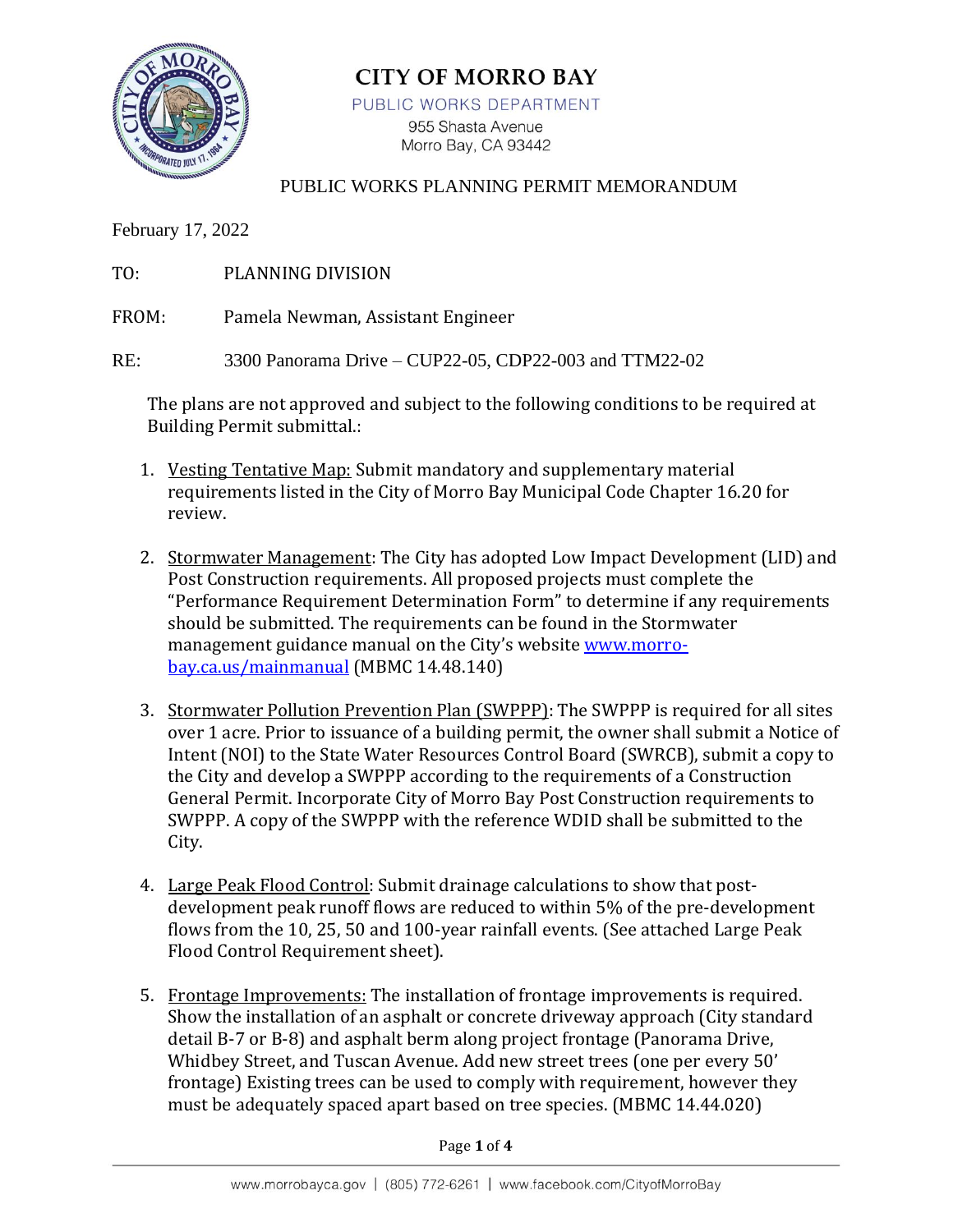- 6. Detailed Erosion and Sediment Control Plan: Required for sites greater than 1/2 acre, or for building or other site disturbance proposed on slopes over 15%, or for projects located within critical areas. The Plan shall show control measures to provide protection against erosion of adjacent property and prevent sediment or debris from entering the City right of way, adjacent properties, any harbor, waterway, or ecologically sensitive area. It must include a written narrative, detailed site plan, typical drawing and details.
- 7. Water Meter: Indicate and label water meters on plans and include size of meter(s).
- 8. Water Mainline: Label proposed water mainline as City owned. It will require an easement within the private streets be added to Final Map.
- 9. Water Backflow Prevention Device: Verify and label all new or existing water backflow preventers. Water backflow preventer devices are required for fire water systems, irrigation systems (on a dedicated water meter), systems which may change in character of use (commercial rentals, etc.), gray water systems, or any plumbing system which has cross-connections or the ability to allow water of deteriorated sanitary quality to enter the public water supply. Add note to plan that device is required to be an approved domestic water backflow prevention device. (MBMC 13.08.040)
- 10. Water Allocation: Due to the annual City Council Resolution to limit the yearly allocation to 30 single family water meter units per year, the Planning Commission will need to make a recommendation to City Council for additional water units during review of Vesting Tentative Tract Map. This will then require Vesting Tentative Map to be taken to City Council for approval or alternative.
- 11. Grading and Drainage: Indicate on plans the existing and updated contours, drainage patterns, spot elevations, finish floor elevation and all existing and proposed drainage pipes and structures.
- 12. Utilities: Show all existing and proposed locations of the sewer lateral, water service, and water and sewer mains on the building plans. Include sizes where appropriate. Note the location of all overhead utilities and construction underground service entrances per the CBC.
- 13. Underground Utilities: All utility service lines to all new development, except singlefamily residences, on vacant lands and to major redevelopment projects, shall be undergrounded. For any project one and one-half acres or larger, all electric distribution and communications lines located on or immediately adjacent to the project site shall be undergrounded in accordance with the applicable rules and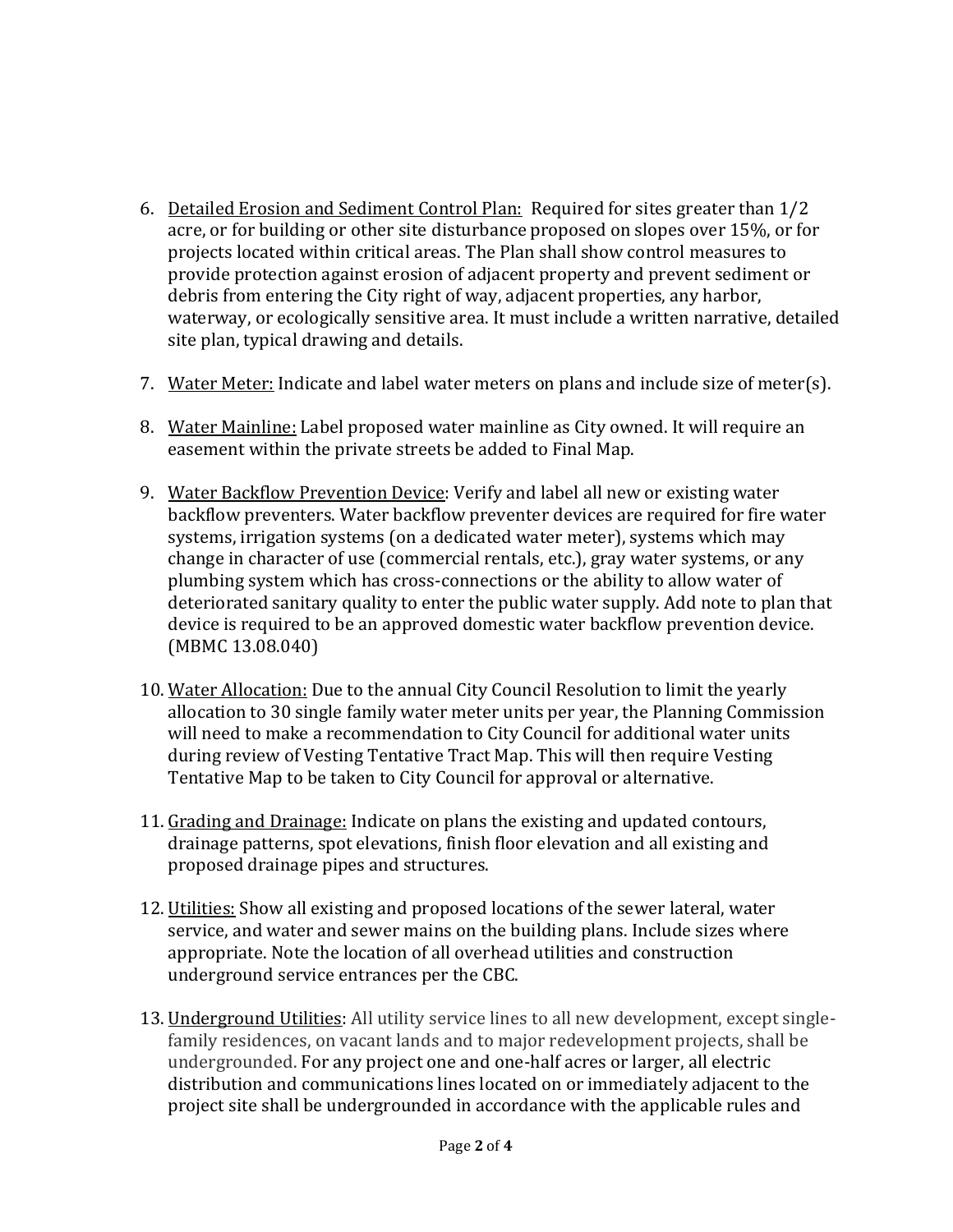regulations of the California Public Utilities Commission. (Per MBMC 17.48.050)

- 14. Driveway Slopes: The maximum slope on residential driveways shall be 15%. A 20% slope is allowed with Fire Department and City Engineer approval. (MBMC 17.44.030B)
- 15. Retaining Wall within City Right-of-way: All retaining walls and structures within the City's right-of-way require City approval. Per City Municipal Code, Encroachments on the public right-of-way are not allowed without City approval. (MBMC 8.14.020)
- 16. Traffic Impact Study: The applicant shall submit a traffic control study for new development to identify the potential increase and is required to pay a prorated fee proportional to increased traffic at this location.
- 17. Water: The City's "OneWater Plan" which is available at the following link; [https://www.morro-bay.ca.us/DocumentCenter/View/12500/OneWater-Plan-](https://www.morro-bay.ca.us/DocumentCenter/View/12500/OneWater-Plan-Final)[Final](https://www.morro-bay.ca.us/DocumentCenter/View/12500/OneWater-Plan-Final) identifies two deficiency that need to be fixed:
	- a. A low residual fire hydrant pressure (occurring under MDD fire flow conditions) has been identified and must be fixed as part of this project. To mitigate the deficiency, the OneWater plan requires the 6-inch diameter pipeline of approximately 450 feet, along Tuscan Avenue (between Blanca Street and Dawson Street) be replaced with an 8" diameter pipeline.
	- b. A headloss within the 4-inch pipeline (occurring under PHD conditions) has been identified. To mitigate the high headloss, the OneWater Plan requires the 4-inch diameter pipeline of approximately 2,350 feet (from the Vashon Booster Pump Station to the Blanca Tanks) be replaced with an 8-inch.

Add the following Notes to the Plans:

- 1. Any damage, as a result of construction operations for this project, to City facilities, i.e. curb/berm, street, sewer line, water line, or any public improvements shall be repaired at no cost to the City of Morro Bay.
- 2. No work shall occur within (or use of) the City's Right of Way without an encroachment permit. Encroachment permit application and requirements are available on the City's website at the following location: [https://www.morro](https://www.morro-bay.ca.us/197/Public-Works)[bay.ca.us/197/Public-Works.](https://www.morro-bay.ca.us/197/Public-Works)
	- A standard encroachment permit shall be required for the proposed driveway; the driveway shall comply with B-9 (Driveway Ramps: Size & Location).
	- A sewer encroachment permit shall be required for any repairs or installation of a sewer lateral within the City right-of-way or within a utility easement.
	- If a construction dumpster is used, the dumpster location shall be on private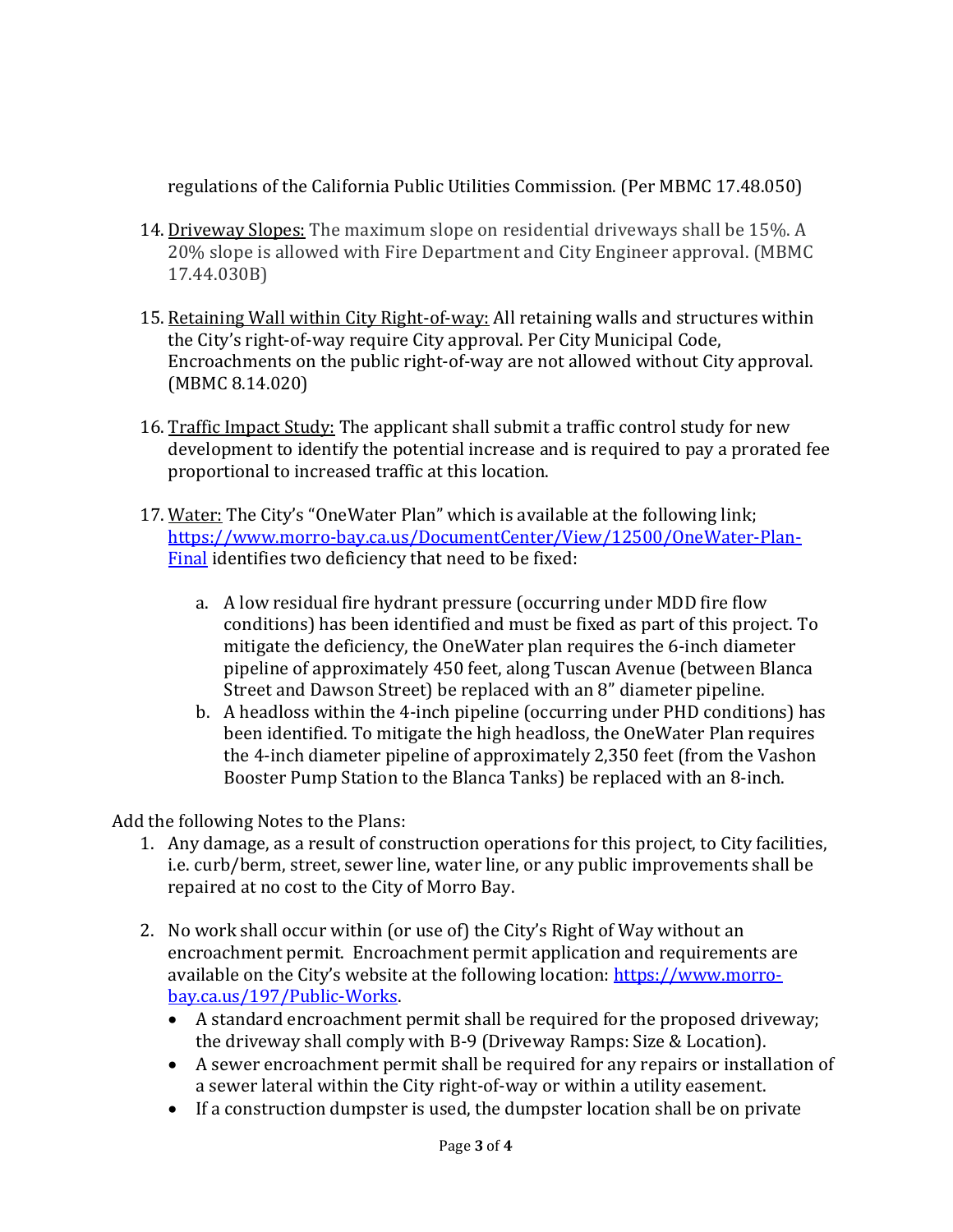property, unless allowed by a temporary encroachment permit within the City right-of-way.